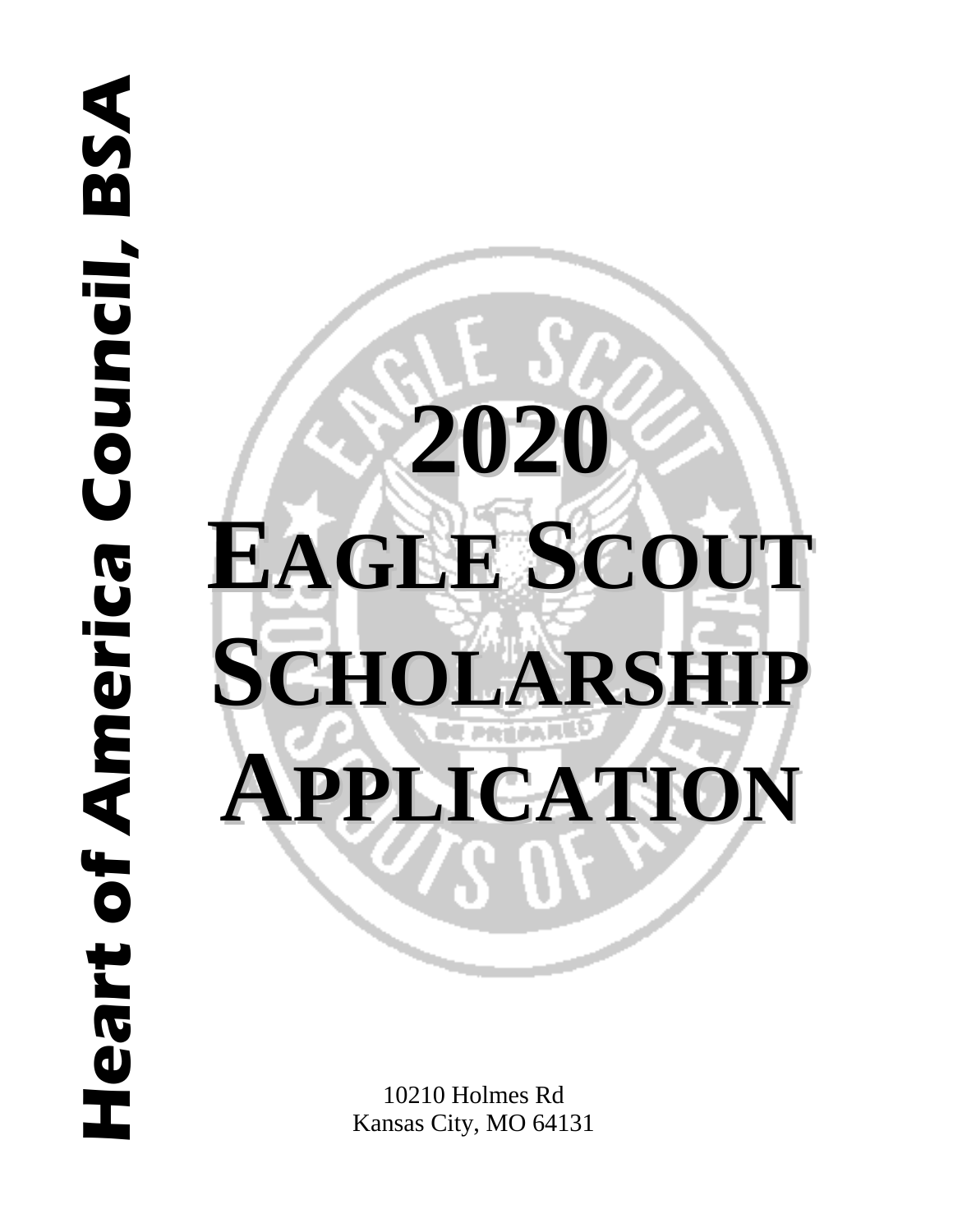

# **2020 EAGLE SCOUT** S**CHOLARSHIP APPLICATION**

*To ensure that your application is reviewed and processed as quickly and accurately as possible, please read and follow these procedures and requirements as written.*

### **Procedures**

**The Eagle Scout applying for a scholarship must:**

- 1. Complete the application personally<br>2. Enclose only the items requested in Enclose only the items requested in the requirements
- 3. **Answer all questions on the application**.
- 
- 4. Include on each attachment the applicant's name.<br>5. Submit all attachments with the application form to Submit all attachments with the application form to ensure that all items are available for review at the same time.
- **6.** Address complete applications to Heart of America Council, 10210 Holmes Road, Kansas City, MO, 64131.
- 7. Attach a photo of yourself in Scout uniform.
- 8. Be advised that only those applications postmarked **no later than May 4, 2020** will be considered.
- 9. Finalists will be scheduled for an interview in April.
- 10. **FAXES will not be accepted for consideration.**
- 11. The scholarship recipient will receive a \$10,000 scholarship payable over four years (\$1,250/semester). To continue the payments each year, the recipient must be in academic good standing at a post-secondary institution**.**
- 12. If needed, you may attach a separate sheet to explain any question in further detail.

# **Requirements**

All applicants must

- 1. Have been awarded the Eagle Scout Rank, or have verified that their application for Eagle Scout rank has been received at the national office by April 20, 2020 (such verification is available through the council office)
- 2. Be a high school senior during the 2019-2020 school year.
- 3. Scholarships are awarded only to those will graduate from high school by July 1<sup>st</sup>, 2020 and have been accepted to a post-secondary institution.
- 4. Provide a transcript of high school grades.
- 5. Submit your SAT score and/or and ACT score.
- 6. Have demonstrated leadership ability in Scouting and a strong record of participation in activities outside of Scouting.
- 7. Provide a statement by the applicant clearly stating why he believes he needs financial aid, and states why he believes becoming an Eagle Scout has helped him earn the scholarship. **This needs to be signed by the applicant and countersigned by the parent.**
- 8. Provide one signed recommendation letter from a volunteer leader who knows the applicant personally and one from a school teacher, counselor or principal.

# **Applicant's Information**

|                                                              | Social Security Number (last four digits) |                                                    |  |
|--------------------------------------------------------------|-------------------------------------------|----------------------------------------------------|--|
|                                                              |                                           |                                                    |  |
|                                                              | State ________________                    | Zip Code _______________                           |  |
| Telephone Number (best to reach you) _______________________ |                                           |                                                    |  |
| Date of high school graduation _______________________       |                                           |                                                    |  |
|                                                              |                                           |                                                    |  |
|                                                              |                                           | Eagle Scout Board of Review date _________________ |  |
|                                                              |                                           |                                                    |  |
|                                                              |                                           |                                                    |  |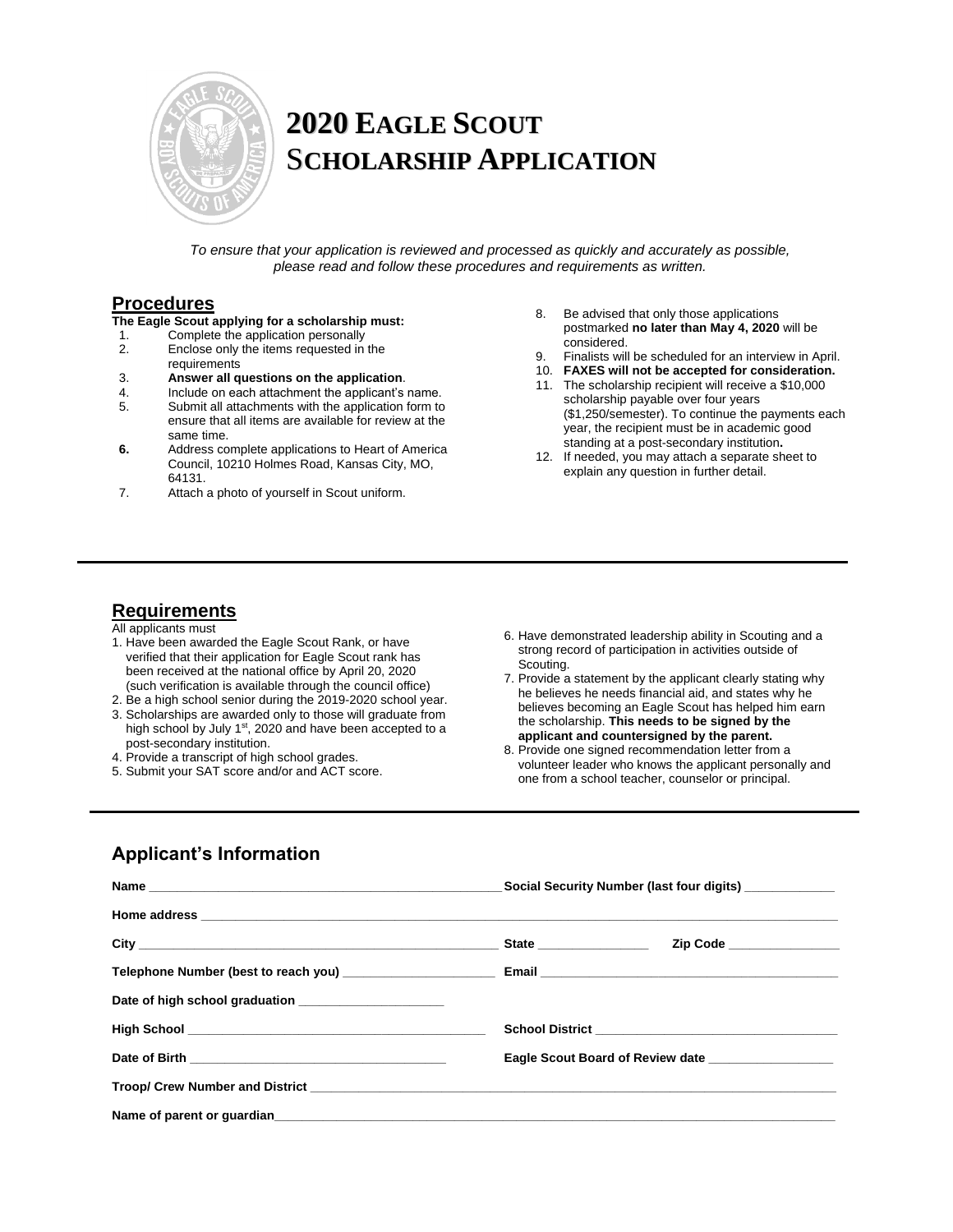### **Positions Held**

(Check all that apply) ❑ Patrol Leader ❑ Assistant senior patrol leader ❑ Senior patrol Leader ❑ Junior Assistant Scoutmaster ❑ Varsity Team Captain ❑ Varsity Squad Leader ❑ Varsity Co-Captain ❑ Venturer Crew President ❑ Venturer Crew Officer ❑ Explorer Post Officer ❑ Explorer Post President ❑ Bartle Camp Staff member ❑ Naish Camp Staff Member ❑ OA Member ❑ OA Brotherhood Member ❑ OA Vigil Honor ❑ OA lodge or chapter officer ❑ Mic-O-Say paint

### **National Awards Earned** (Check all that apply) ❑ BSA Lifeguard ❑ 50-Miler Award ❑ Heroism Award ❑ Historic Tails Award

❑ Honor Medal ❑ Honor Medal with Crossed Palms ❑ Hornaday Award ❑ Medal of Merit ❑ Religious Emblem ❑ Sea Explorer Quartermaster ❑ Merit badges\_\_\_ (total number earned) ❑ Bronze Palm ❑ Gold Palm ❑ Silver Palm ❑ Other Scouting

### \_\_\_\_\_\_\_\_\_\_\_\_\_\_\_\_\_\_\_\_\_\_\_\_ \_\_\_\_\_\_\_\_\_\_\_\_\_\_\_\_\_\_\_\_\_\_\_\_ **Have you served in a staff position for any of the**

**Outdoor experiences of five or** 

\_\_\_\_\_\_\_\_\_\_\_\_\_\_\_\_\_\_\_\_\_\_\_\_ \_\_\_\_\_\_\_\_\_\_\_\_\_\_\_\_\_\_\_\_\_\_\_\_ \_\_\_\_\_\_\_\_\_\_\_\_\_\_\_\_\_\_\_\_\_\_\_\_ \_\_\_\_\_\_\_\_\_\_\_\_\_\_\_\_\_\_\_\_\_\_\_\_

**more days and nights**

- **following?** ❑ Council camp or expedition ❑ Order of the Arrow ❑ Mic-O-Say
- ❑ Philmont
- ❑ High adventure base
- ❑ National Jamboree
- ❑ World Jamboree

# **School Information**

positions/awards

\_\_\_\_\_\_\_\_\_\_\_\_\_\_\_\_\_\_\_\_\_\_\_\_ \_\_\_\_\_\_\_\_\_\_\_\_\_\_\_\_\_\_\_\_\_\_\_\_ \_\_\_\_\_\_\_\_\_\_\_\_\_\_\_\_\_\_\_\_\_\_\_\_

|                                                                                                                                                                                                                                                                                                                           |                                                                                                                                                                                                                                                                                                                                                                                                                                                                                                                                                                                                                                                                                                                                                                                                          |                                     |                                                                                                                                                                       | Telephone <b>that is a structure of the structure</b> |  |  |
|---------------------------------------------------------------------------------------------------------------------------------------------------------------------------------------------------------------------------------------------------------------------------------------------------------------------------|----------------------------------------------------------------------------------------------------------------------------------------------------------------------------------------------------------------------------------------------------------------------------------------------------------------------------------------------------------------------------------------------------------------------------------------------------------------------------------------------------------------------------------------------------------------------------------------------------------------------------------------------------------------------------------------------------------------------------------------------------------------------------------------------------------|-------------------------------------|-----------------------------------------------------------------------------------------------------------------------------------------------------------------------|-------------------------------------------------------|--|--|
| <b>ACADEMIC</b>                                                                                                                                                                                                                                                                                                           |                                                                                                                                                                                                                                                                                                                                                                                                                                                                                                                                                                                                                                                                                                                                                                                                          |                                     |                                                                                                                                                                       |                                                       |  |  |
| G.P.A.                                                                                                                                                                                                                                                                                                                    | your anticipated ranking or rank ___________ in your class of ________ students.                                                                                                                                                                                                                                                                                                                                                                                                                                                                                                                                                                                                                                                                                                                         |                                     |                                                                                                                                                                       |                                                       |  |  |
|                                                                                                                                                                                                                                                                                                                           | SAT score - math _______ verbal _________ OR ACT composite score ___________________________________                                                                                                                                                                                                                                                                                                                                                                                                                                                                                                                                                                                                                                                                                                     |                                     |                                                                                                                                                                       |                                                       |  |  |
| <b>OTHER ACTIVITIES</b><br>(Check all that apply)<br><b>Sports</b><br>$\Box$ Baseball<br>$\square$ Basketball<br>$\Box$ Cross-country<br>$\Box$ Football<br>$\Box$ Golf<br>$\square$ Soccer<br>$\Box$ Swimming/Diving<br>$\Box$ Tennis<br>$\Box$ Track<br>$\Box$ Volleyball<br>$\Box$ Wrestling<br>$\Box$ Other (specify) | $\Box$ Science<br><b>Clubs and Other Activities</b><br>$\Box$ Model UN<br>$\Box$ Blood Drives<br>□ National Honor Society<br>$\Box$ Civic (library, park, government<br>□ Student Council/ government<br>Officials, etc.)<br>□ Tutoring/Peer counseling<br>□ Community Theater<br>□ Yearbook/magazine/newspaper<br>$\Box$ Exchange student program'<br>$\square$ Boys' State<br>$\Box$ Food Drives<br>□ Fellowship of Christian Athletes<br>$\Box$ 4-H<br>□ Future Business Leaders of<br>$\Box$ Hospital volunteer<br>America<br>Junior Achievement<br>□ Future Farmers of America<br>□ Boys and Girls Club<br>□ Students Against Destructive<br>$\Box$ Kiwanis<br>Decisions<br>$\Box$ Interact<br>$\Box$ Other (specify)<br>$\square$ Music<br>$\Box$ Red Cross<br>□ Salvation Army<br>$\Box$ Tutoring |                                     |                                                                                                                                                                       |                                                       |  |  |
| <b>Clubs and Other Activities</b><br>□ Band/Orchestra<br>$\Box$ BETA<br>$\Box$ Choir<br>$\Box$ Chess<br>$\Box$ Computer<br>$\Box$ Debating<br>□ Drama/Theater<br>□ Foreign Language<br>$\Box$ History<br>$\Box$ International<br>$\Box$ Key Club<br>$\square$ Math                                                        | <b>AND SCOUTING</b><br>(Check all that apply)<br><b>Church</b><br>$\Box$ Acolyte<br>$\Box$ Altar<br>$\Box$ Choir<br>$\square$ Sports<br>$\Box$ Usher<br>□ Youth Group Leader<br>□ Youth Group<br>$\Box$ Other (specify)<br>$\Box$                                                                                                                                                                                                                                                                                                                                                                                                                                                                                                                                                                        | <b>ACTIVITIES OUTSIDE OF SCHOOL</b> | $\Box$ Other (specify)<br><b>Sports</b><br>□ Baseball<br>$\square$ Basketball<br>$\Box$ Football<br>$\square$ Soccer<br>$\Box$ Martial Arts<br>$\Box$ Other (specify) |                                                       |  |  |